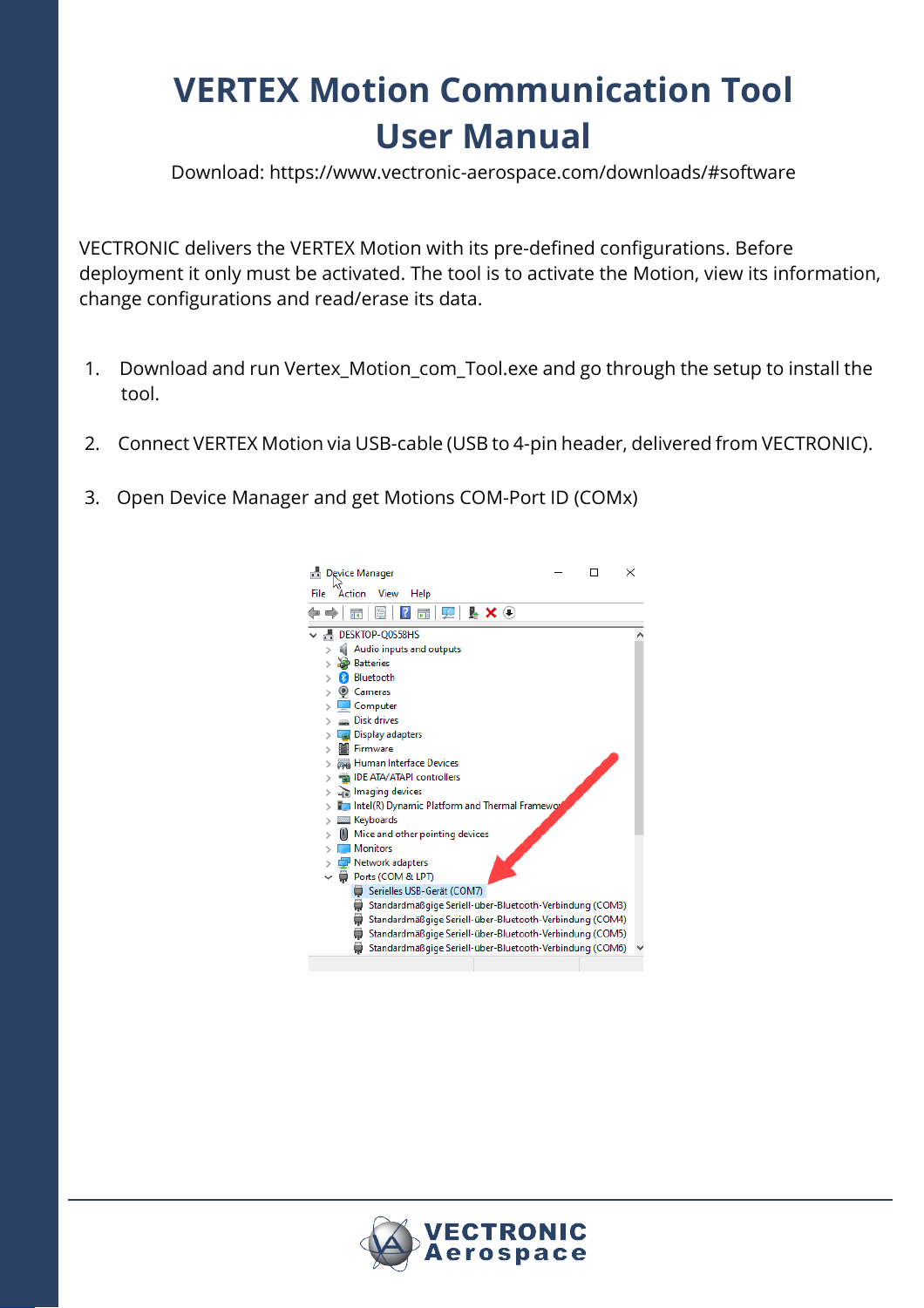#### 4. **Tool Overview:**

| Connect              | Port             | $\checkmark$ | $\mathsf R$ | Generate Info File              |                       |                         |                            | <b>Basic Commands</b><br>area |
|----------------------|------------------|--------------|-------------|---------------------------------|-----------------------|-------------------------|----------------------------|-------------------------------|
|                      | Reload           |              |             | Set Time and Generate Info file |                       |                         | Activate/Deactivate Motion |                               |
| <b>Device</b>        |                  |              |             |                                 |                       | <b>Time</b>             |                            |                               |
| Motion ID            |                  |              |             | <b>Production Number</b>        |                       | Motion Time (UTC)       |                            |                               |
| PCB Type             |                  |              |             |                                 |                       |                         |                            | Motion Info area              |
| <b>Firmware</b>      |                  |              |             | <b>Bootloader</b>               |                       | <b>Motion State</b>     |                            |                               |
| Version              |                  |              |             | Version                         |                       | Active/StandBy          |                            |                               |
| Date                 |                  |              | Date        |                                 |                       | Temperature             |                            |                               |
| Description          |                  |              |             | Description                     |                       | Main Voltage            |                            |                               |
| <b>Device Config</b> |                  |              |             |                                 |                       |                         |                            |                               |
|                      | ON/OFF           | Sample Rate  |             | Range/Resolution                | <b>Written Sector</b> | % Available             | Days Available             |                               |
| Acc.                 | [0] OFF $\vee$   | $[1]$ 10 Hz  |             | ±2 g Range                      |                       |                         |                            | Motion                        |
| Mag.                 | [0] OFF $\vee$   | $[1]$ 10 Hz  |             | Half Resolution                 |                       |                         |                            | Configuration area            |
| Light                | [0] OFF $\vee$   | $[1]$ $1$ Hz |             |                                 |                       |                         |                            |                               |
| Temp.                | $[0]$ OFF $\vee$ | $[1]$ 1Hz    |             | <b>Update Config</b>            |                       |                         |                            |                               |
| Data                 |                  |              |             |                                 |                       |                         |                            |                               |
|                      |                  |              |             |                                 |                       | <b>Commands</b>         |                            | Data area                     |
| Hello.               |                  |              |             |                                 |                       | $\div$<br>Start Block 1 | Read Acc. Data             |                               |
|                      |                  |              |             |                                 |                       | Start Block 1<br>$\div$ | Read Mag. Data             |                               |
|                      |                  |              |             |                                 |                       | $\div$<br>Start Block 1 | Read Light Data            |                               |
|                      |                  |              |             |                                 |                       | Start Block 1<br>$\div$ | Read Temp. Data            |                               |
|                      |                  |              |             |                                 |                       |                         |                            |                               |
|                      |                  |              |             |                                 |                       | Erase Acc. Data         | Erase Mag. Data            |                               |
|                      |                  |              |             |                                 |                       | Erase Light Data        | Erase Temp. Data           |                               |
|                      |                  |              |             |                                 |                       |                         | Erase All Data             |                               |
|                      |                  |              |             |                                 |                       |                         |                            |                               |

#### 5. **Connect Motion to the software (Basic Command area):**

- 1. Press 'R' to update connected COM-Devices
- 2. Choose COM-Port
- $3.$  Press 'co

| Press connect                                                   |                                 |                          |  |
|-----------------------------------------------------------------|---------------------------------|--------------------------|--|
| 3.<br>2.                                                        | 1.                              | $\overline{\phantom{a}}$ |  |
| COM <sub>2</sub><br>Port  <br><b>Disconnect</b><br>$\mathbb{R}$ | $\sqrt{\ }$ Generate Info File  |                          |  |
| Reload                                                          | Set Time and Generate Info file | <b>Activate Motion</b>   |  |

After successfully connecting the Motion, Motion's information and configuration are shown in the according area.

- •Reload: Reloads Motion information.
- •Set Time and generate Info file: Sets Motion time to current PC time. In case the checkbox 'Generate Info File' is selected, Motion's Info file with current configuration setup is stored in user's documents folder.

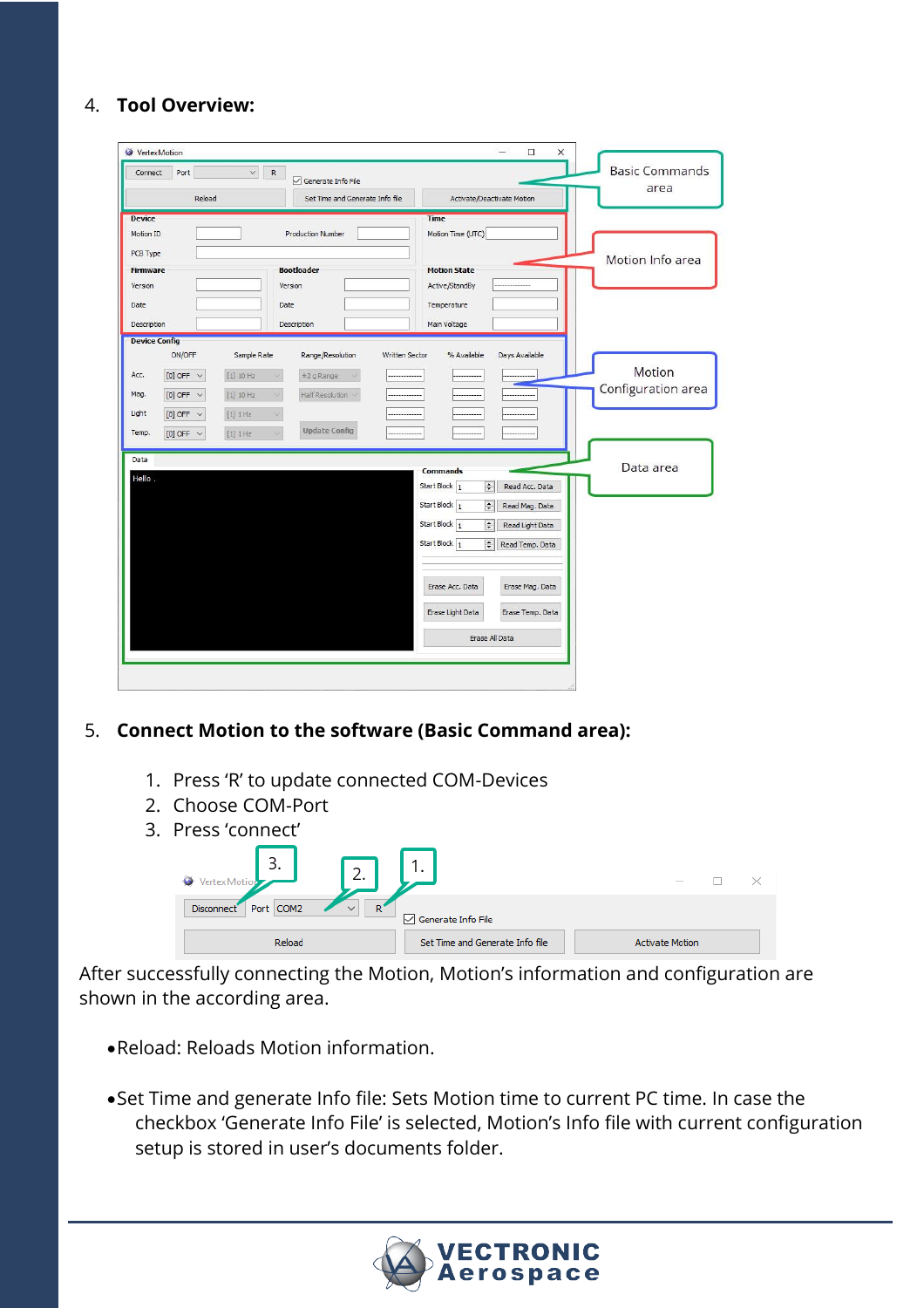•Activate/Deactivate VERTEX Motion: enable/disable data collect of the VERTEX Motion.

### **Before you deploy the VERTEX Motion: Press 'Activate Motion' and check whether the state 'active' is shown in the 'Motion Info area'.**

- 6. Motion Info area: Displays Motion information
- 7. Motion Configuration area: Displays configuration and activation of all Motion sensors.

| 1. Choose<br>configurations<br><b>Device Config</b> |                          |             |              |                              |                       |             |                |  |
|-----------------------------------------------------|--------------------------|-------------|--------------|------------------------------|-----------------------|-------------|----------------|--|
|                                                     | ON/OFF                   | Sample Rate |              | Range/Resolution             | <b>Written Sector</b> | % Available | Days Available |  |
| Acc.                                                | $[1]$ ON<br>$\checkmark$ | $[2]$ 25 Hz | $\checkmark$ | $±4$ g Range<br>$\checkmark$ | 10                    | 100.00%     | 540.00         |  |
| Mag.                                                | $[1]$ ON<br>$\checkmark$ | $[1]$ 10 Hz | $\checkmark$ | Full Resolution $\vee$       | 10                    | 100.00%     | 1350.00        |  |
| Light                                               | $[1]$ ON<br>$\checkmark$ | $[1]$ 1 Hz  | $\sim$       |                              | 10                    | 100.00%     | 1358.00        |  |
| Temp.                                               | $[1]$ ON<br>$\checkmark$ | $[1]$ 1 Hz  | $\sim$       | <b>Update Config</b>         | 10                    | 100.00%     | 1358.00        |  |
|                                                     |                          |             |              |                              | 2. Update Configs     |             |                |  |

- •Acc.: Acceleration Sensor- select acc. Data sample rate (10, 25, 50Hz) and measurement range  $(\pm 2, 4, 8, 16)$ .
- •Mag.: Magnetometer sensor- select sample rate (10, 20, 50Hz) and resolution (Full: 16 Bit data sample resolution / Half: 8 Bit data sample resolution).
- •Written sector: Used data storage of according sensor.

## **Whenever you make changes to the configurations, press 'Update Configs' in order to apply the new settings.**

8. Data area:

Read data and save files automatically to user's document folder.